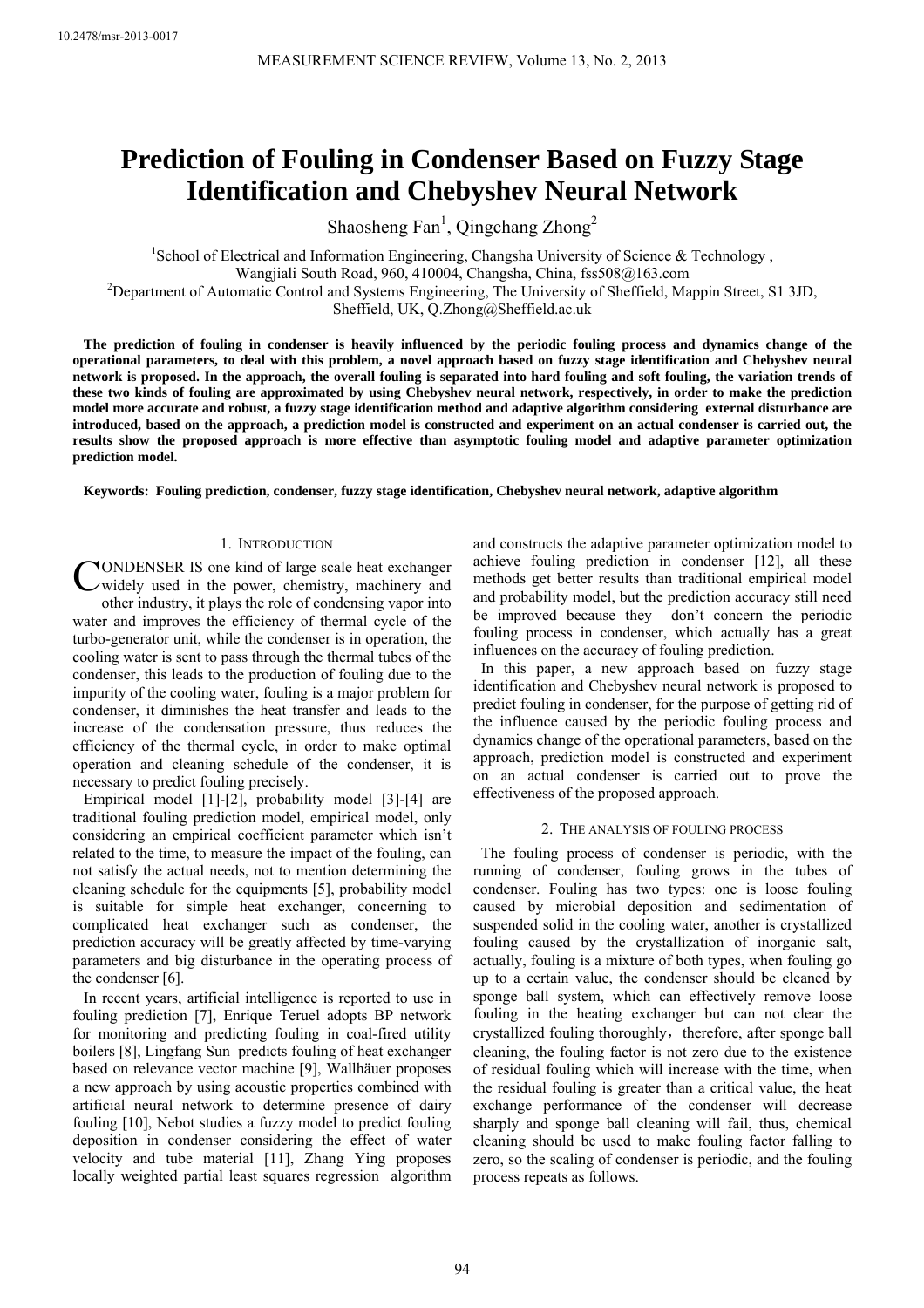Scaling→Sponge ball cleaning→Scaling→Chemical cleaning→Scaling

The periodic process of fouling in condenser is shown in Fig.1.



Fig.1. The periodic process of fouling in condenser

where, SCP is the sponge ball cleaning period, CCP is the chemical cleaning period, from the Fig.1., it can be seen the accuracy of fouling prediction precision is heavily influenced by residual fouling, to deal with it, we separate the overall fouling into two parts: hard fouling which is actually the residual fouling and soft fouling, expressed as follows

$$
F(t) = F_{f_s}(t) + F_{f_h}(t)
$$
 (1)

where,  $F$  is the overall Fouling factor,  $F_{f h}$  is hard fouling factor,  $F_f$  is soft fouling factor, Fouling factor is defined as

$$
F = \frac{k_i - k_p}{k_i} \tag{2}
$$

where  $k_i$  is the idea heat transfer coefficient of a clean condenser,  $k_p$  is actual heat transfer coefficient of a fouling condenser, so, the prediction of overall fouling turns into the prediction of hard fouling and soft fouling, in this paper, we use Chebyshev neural network to build hard fouling and soft fouling prediction model.

Fouling process mainly consists of four continuous stages which is called starting stage, adhering stage, aging stage and erosion stage, each stage has different characteristics, in order to make precise soft fouling prediction model, it is necessary to identify these four fouling stages.

## 3. FOULING PREDICTION MODEL

#### *A. The identification of fouling stage based on fuzzy logic*

Fuzzy model is adopted to identify the four stages of soft fouling, fuzzy variables of fouling factor F are defined in a set  ${F_1, F_2, F_3}$ , fuzzy variables of fouling factor change rate FC are defined in another set  ${FC_1, FC_2, FC_3}$ . The range of F and FC are defined as follows.

$$
0 < F \leq 0.05 \in F_1; \, 0.05 < F \leq 0.38 \in F_2; \, 0.38 < F \in F_3
$$

 $FC \leq 0 \in FC_1$ ;  $0 \leq FC \leq 0.36 \in FC_2$ ;  $0.36 \leq FC \in FC_3$ 

fuzzy variables of stage S are defined in a set { $F_1, F_2, F_3, F_4$ }, where  $F_1, F_2, F_3, F_4$  are the expressions of starting stage, adhering stage, aging stage and erosion stage respectively.

According to fouling characteristics and experience, we get the following rules:

R1: If 
$$
F
$$
 is  $F_1$  and  $FC$  is  $FC_2$ , Then  $S = F_1'$   
\nR2: If  $F$  is  $F_3$  and  $FC$  is  $FC_2$ , Then  $S = F_3'$   
\nR3: If  $F$  is  $F_2$  and  $FC$  is  $FC_3$ , Then  $S = F_2'$   
\nR4: If  $(F$  is  $F_1$  and  $FC$  is  $FC_3$ ) or  $(F$  is  $F_2$  and  $FC$  is  $FC_2$ )  
\nor  $(F$  is  $F_3$  and  $FC$  is  $FC_3$ ), Then  $S = F_4'$   
\nR5:  $\forall F$ , if  $FC$  is  $FC_1$ , Then  $S = F_4'$ 

#### *B. Chebyshev neural network*

Chebyshev neural network is employed to approximate the soft fouling and hard fouling, due to its excellent generalization performance and dynamic prediction ability [13]-[14], the structure is shown in Fig.2.



Fig.2. The structure of Chebyshev neural network

Chebyshev neural network is a multi input single output system, all the neural-weights between input-layer and hidden-layer are set to be 1, and the neural-weights between hidden-layer and output-layer are  $W_j$ ,  $(j = 0,1,2, L, n-1)$ , where n is the number of hidden-layer neurons,  $f(x)$  is chosen as

$$
f(x_i) = 1/(1 + e^{-x_i})
$$
 (3)

 $p_i$  is Chebyshev orthogonal polynomial, where,

$$
p_1 = 1, p_2 = X, p_j = 2Xp_{j-1} - p_{j-2}, j = 3, 4, \cdots, n \tag{4}
$$

where,  $X = 1/(1 + e^{-\sigma \sum f(x_i)})$ ,  $\sigma$  is a variable parameter which used to change the inclination degree of *X* .

Input and output sample pairs are defined as  $\{(x_l, f(x_l))_{l=0}^{m-1}$ , m is sample size, the weight vector *W* from hidden layer to output layer, the output vector of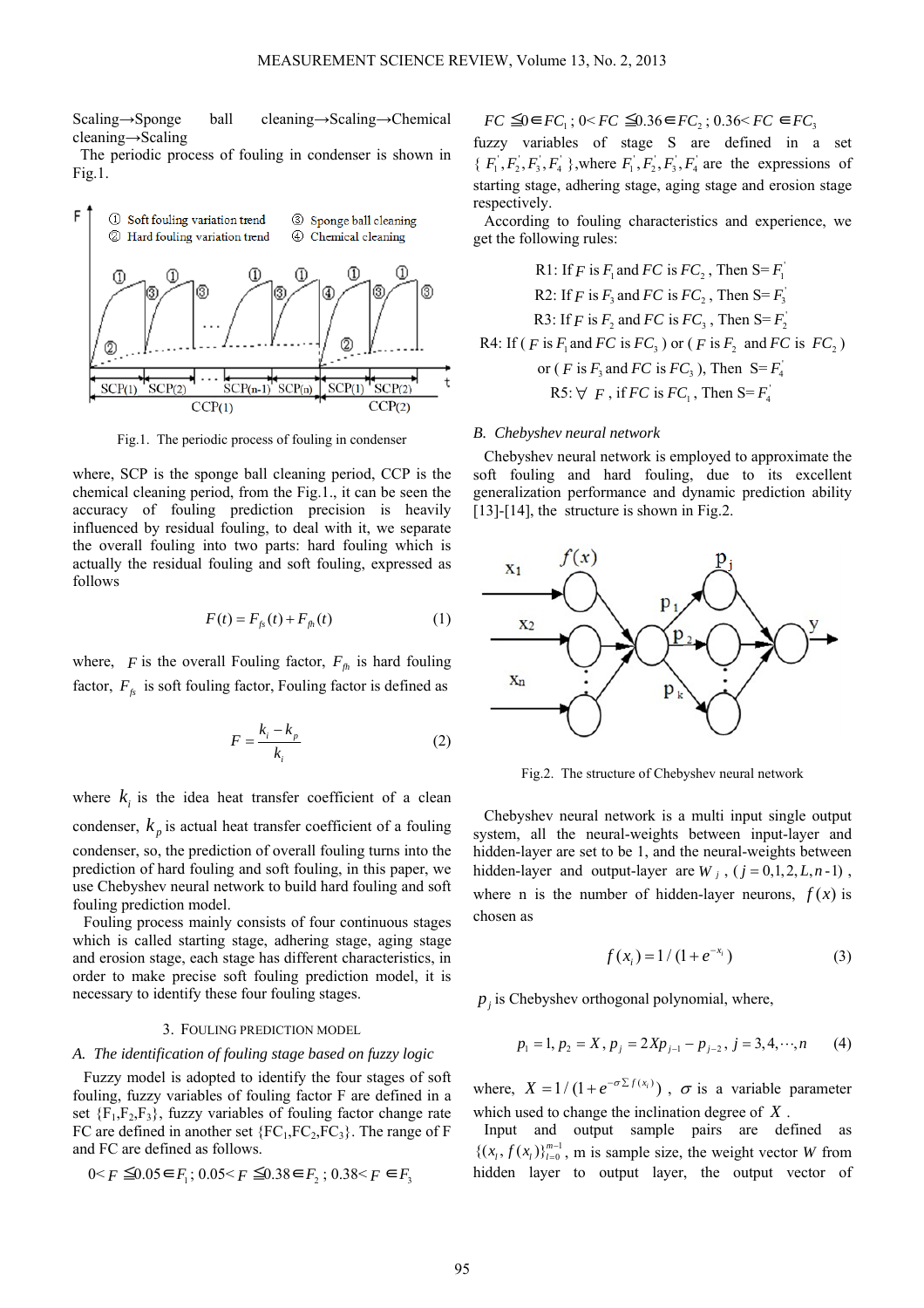sample  $f(x)$  and the practical output vector of the neural network *Y* are defined as respectively as follows.

$$
W = \begin{bmatrix} W_0 & W_1 & \cdots & W_{n-1} \end{bmatrix}^T \in R^{n \times 1}
$$
 (5)

$$
f(x) = [f(x_0) \quad f(x_1) \quad \cdots \quad f(x_{m-1})]^T \in R^{m \times 1} \tag{6}
$$

$$
Y = \begin{bmatrix} Y_0 & Y_1 & \cdots & Y_{m-1} \end{bmatrix}^T \in R^{m \times 1}
$$
 (7)

After integration, the input sample motivated matrix of the Chebyshev neural network can be defined as

$$
A = \begin{bmatrix} p_0(x_0) & p_1(x_0) & \cdots & p_{n-1}(x_0) \\ p_0(x_1) & p_1(x_1) & \cdots & p_{n-1}(x_1) \\ \vdots & \vdots & \ddots & \vdots \\ p_0(x_{m-1}) & p_1(x_{m-1}) & \cdots & p_{n-1}(x_{m-1}) \end{bmatrix} \in R^{m \times n}
$$
 (8)

The practical output vector is expressed as

$$
Y = AW \tag{9}
$$

Define error as:  $E_i = f(x_i) - Y_i$ ,  $(l = 1, 2, \dots, m)$ 

where,  $x_i$  is desired input,  $f(x_i)$  and  $Y_i$  are defined respectively as desire output and neural network practical output, m is the number of learning sample.

Error vector is:

$$
E = [E_0 \quad E_1 \quad \cdots \quad E_{m-1}]^T = f(x) - Y = f(x) - AW \quad (10)
$$

The error performance index can be designed as  $\varepsilon = \sum_{i=1}^{m-1} e_i^2$ 0  $\varepsilon = \sum_{i=1}^{m-1} e_i$ *l* = under scalar meaning, by this way and the two norm definition, we can put forward the following formula

$$
\varepsilon = \sum_{l=0}^{m-1} e_l^2 = \sum_{l=0}^{m-1} (f(x_l) - \sum_{k=0}^{n-1} W_k P_k(x_l))^2 = ||f(x) - AW||_2^2 \quad (11)
$$

ideally,  $\varepsilon$  should be zero for  $AW = f(x)$ whether  $AW = f(x)$  are compatible equations or not, the weight solution of the neural network approximation problem can be expressed as

$$
W = A^+ f(x) \tag{12}
$$

where  $A^+$  is inverse matrix.

In order to determine optimal network structure quickly and effectively, an adaptive algorithm is proposed, which can not only minimize the number of hidden neurons, but also meet the target accuracy.

The adaptive algorithm is described as follows, where m is the number of samples, *N* is the number of the optimal output hidden neurons, and  $E \ge 0$  is the target precision requirement under the meaning of mean square error, set initial j to be 1.

Step1. Constraint the neuron number n at a certain interval  $[p,q]=[2^{j-1},2^j]$ , set n=q, and compute the weights and corresponding performance index  $\varepsilon$  according to the mathematical expression  $W = A^T f(x)$ .

Step2. If  $(\varepsilon/m)$  *E*, set j=j+1, return to step 1; otherwise, jump to step 3;

Step3. Employ exponential-growth search strategy to calculate the optimal number N, the corresponding weights and error at a certain interval  $[p,q] = [2^{j-1}, 2^j]$ .

## *C. The improvement of adaptive algorithm considering external disturbance*

The practical system is always running under big disturbance such as a sudden change of the cooling water velocity and load of the generator unit, this disturbance affects the prediction accuracy of Chebyshev neural network greatly, so it is necessary to find method to overcome the external disturbance.

If there is no sudden change of cooling water velocity and load of the generator unit, the fouling factor will not change quickly, based on this, we can set the following thresholds of fouling factor.

 $\Delta F^+$ : positive maximum change of fouling factor.

 $\Delta F^-$  · negative maximum change of fouling factor;

 $F^+$ : maximum value of fouling factor;

*F*− : minimum value of fouling factor;

When fouling factor is too large under normal condition, the prediction value will be processed according to the following rules:

If 
$$
\Delta F(k) \ge \Delta F^+
$$
, then  $\Delta F(k) = \Delta F^+$ ;  
\nIf  $\Delta F(k) \le \Delta F^-$ , then  $\Delta F(k) = \Delta F^-$ ;  
\nIf  $F(k-1) + \Delta F(k) \ge F^+$ , then  $\Delta F(k) = F^+ - F(k-1)$ ;  
\nIf  $F(k-1) + \Delta F(k) \le F^-$ , then  $\Delta F(k) = F^- - F(k-1)$ .

 $\Delta F(k)$  is the value of the backward difference fouling factor in the continuous time sequence,  $F(k)$  is the present value of the fouling factor,  $F(k-1)$  is the previous value of the fouling factor.

when the cooling water velocity has a big sudden increase, the fouling factor will decrease sharply, to modify the prediction value, the following rules are introduced.

Rule 1: If the cooling water velocity is equal to or greater than a limited value  $V_{\text{max}}$ , then fouling factor turns into  $F(k) = F(k-1) - C$ , where *C* is a constant value and determined by experiment results.

Rule 2: If cooling water velocity is less than the limited value  $V_{\text{max}}$ , the fouling factor will be processed the same as the condition that cooling water velocity or load has no sudden change.

Combining these rules with the adaptive algorithm, the prediction accuracy can be improved theoretically.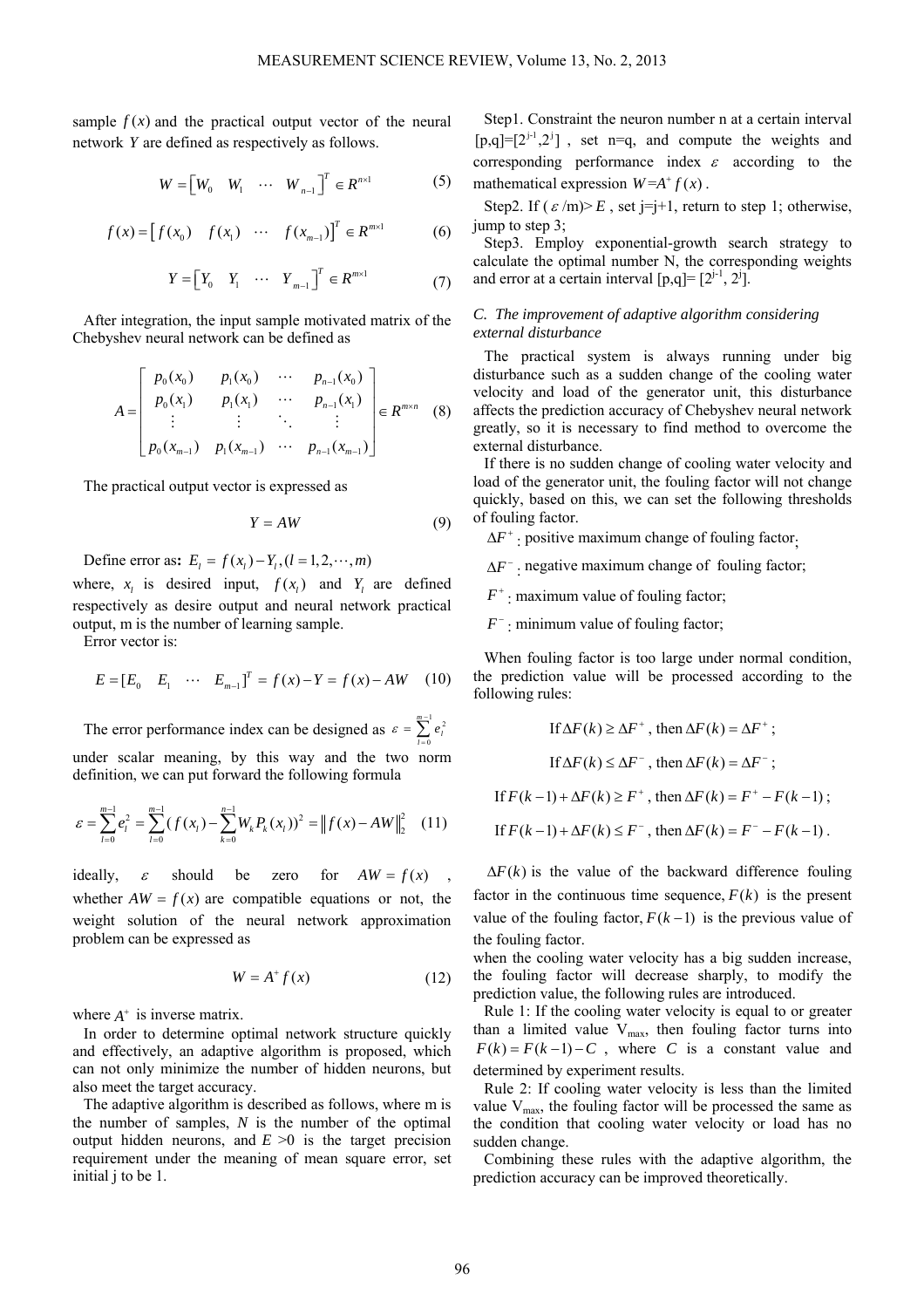### *D. Fouling prediction model*

The structure of fouling prediction model is shown in Fig.3.



Fig.3. The structure of fouling prediction model

where, CNN is the abbreviation of Chebyshev neural network, v is velocity of cooling water,  $t_s$  is condensation temperature,  $t_{wi}$  is inlet temperature of cooling water,  $\delta$  is the cooling water turbidity,  $F_f(t_0)$  is the initial fouling factor,  $T_p$ is time domain of prediction,  $F_{f_{\text{th,n-1}}}$  is fouling factor at the beginning of previous sponge ball cleaning period,  $F_{f_{\text{en-1}}}$  is fouling factor at the end of previous sponge ball cleaning period,  $T_t$  is the accumulative running time of condenser, and Δ*T* is condenser running time of previous sponge ball cleaning period, all these parameters are measurable and processed by data acquisition system.

In order to make the fouling prediction more accurate, five CNNs are employed, among them, one is used for hard fouling prediction, the rest four are used to modeling starting stage, adhering stage, aging stage and erosion stage respectively.

#### 4. RESULT AND DISCUSSION

In this section, an experiment on N-3500-2 steam condenser in Xiangtan power plant is conducted to prove the effectiveness of the proposed approach. The experiment system consists of the following main components: PC-type computer with a monitor, data acquisition system and sensors for operation condition parameters measuring.

The data used for prediction model come from various operation conditions. A training set containing 840 data is chosen for Chebyshev neural network modeling, another set containing 260 data is used for model verification.

Fig.4. is stage identification result by fuzzy logic, it can be seen that fouling factor of starting stage, adhering stage and aging stage is respectively at the interval of [0, 0.05], [0.05, 0.38] and [0.38, 0.4], the fouling factor in starting stage grows slowly, increases stably in adhering stage, and presents a saturated state in aging stage. Because the running time of the condenser is only 4 hours in this figure, the erosion stage appears not so obviously.



Fig.4. The stage identification based on fuzzy logic



Fig.5. The soft fouling prediction result

Fig.5. is the comparison between the soft fouling prediction value made by proposed model and practical value under the condition of no hard fouling (the condenser has been cleaned by chemical method, so the initial value of hard fouling is zero), from the result, it can be seen the output of the Chebyshev neural network is almost the same as practical one, which proves the correctness of the fuzzy stage identification and effectiveness of neural network approximation.

Fig.6. is the simulation experiment results of hard fouling factor prediction and the overall fouling factor prediction, from the graph, it can be seen that the proposed model approximates the actual fouling variation perfectly.



Fig.6. Prediction results of hard fouling and overall fouling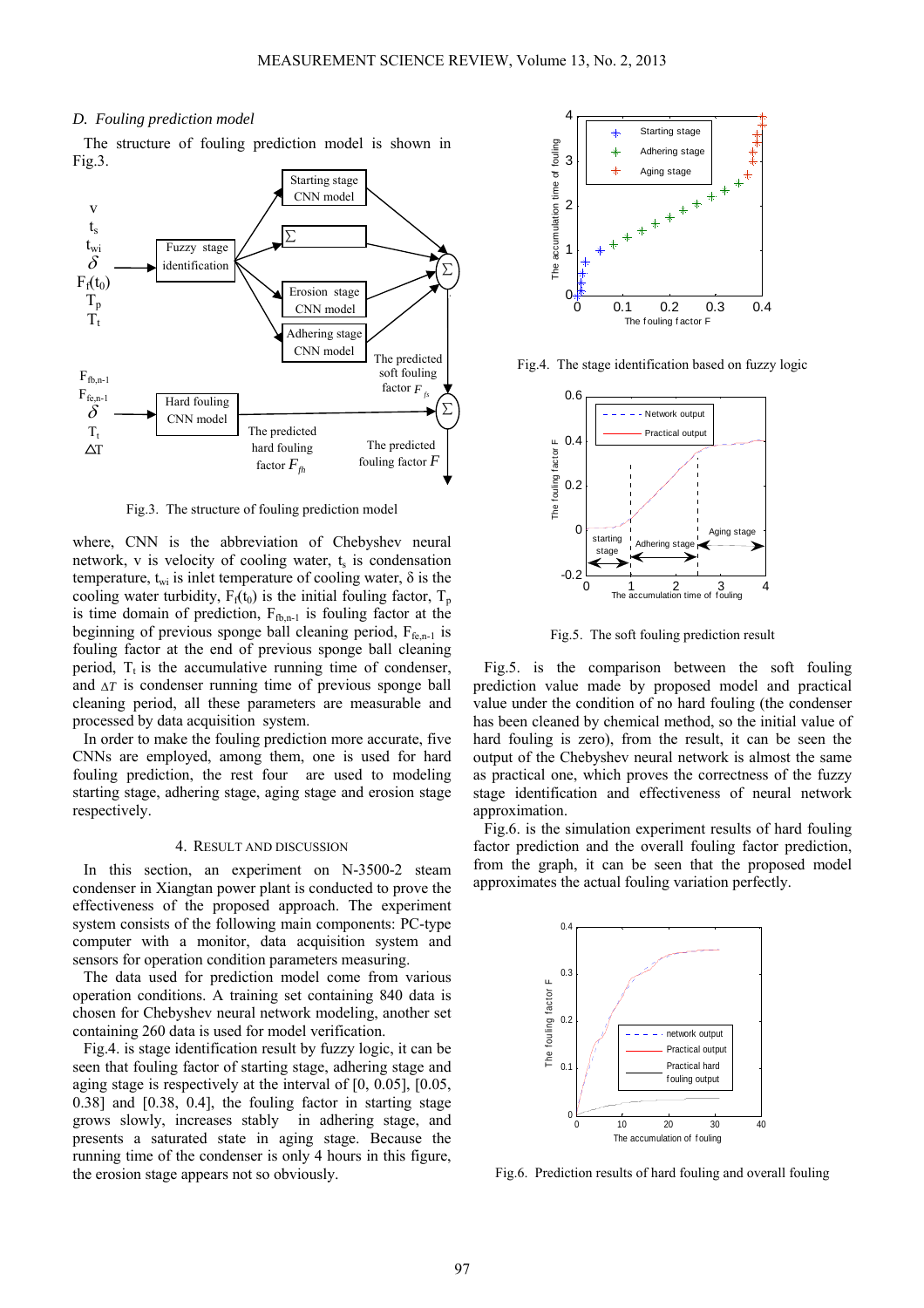Fig.7. is the output of the proposed model under big external disturbance, at  $10<sup>th</sup>$  hour, there is  $10<sup>th</sup>$  increase of cooling water velocity and lasts for 1.5 hour, it can be seen that the output of the predictive model traces the practical value accurately, which reflecting the effectiveness of the proposed adaptive anti-disturbance algorithm.



Fig.7. The output of the proposed prediction model under big external disturbance

Fig.8. and Table 1. are the comparison of asymptotic prediction model [15], adaptive parameter optimization prediction model [16] and proposed predictive model. From the figure and table, it can be concluded that proposed prediction model is more accurate than asymptotic prediction model and adaptive parameter optimization prediction model.



Fig.8. The comparison of the prediction models

Table 1. The comparison of prediction accuracy between proposed model and other ones (%)

|                                   | <b>Adaptive</b><br>prediction<br>model | <b>Asymptotic</b><br>predictive<br>model | <b>Proposed</b><br>model |
|-----------------------------------|----------------------------------------|------------------------------------------|--------------------------|
| Fouling<br>prediction<br>accuracy | 90.6                                   | 87.2                                     | 95.5                     |

## 5. CONCLUSION

A new approach based on fuzzy stage identification and Chebyshev neural network to predict fouling in condenser is proposed in this paper, for the purpose of getting rid of the influence caused by the periodic fouling process and dynamics change of the parameters, based on the approach, prediction model is constructed and experiment on an actual condenser is carried out, the results show the proposed approach is more effective than asymptotic fouling model and adaptive parameter optimization prediction model.

### ACKNOWLEDGMENT

This paper is supported by the National Natural Science Foundation of China under the Grant No.61074018.

#### **REFERENCES**

- [1] Kern, D.Q., Seaton, R.E. (1959). A theoretical analysis of thermal surface fouling. *British Chemical Engineering*, 4 (5), 258-262.
- [2] Peyghambarzadeh, S.M., Vatani, A., Jamialahmadi, M. (2012). Application of asymptotic model for the prediction of fouling rate of calcium sulfate under subcooled flow boiling. *Applied Thermal Engineering,* 39 (6), 105-113.
- [3] Zubair, S.M, Sheikh, A.K., Shaik, M.N. (1992). A probabilistic approach to the maintenance of heat transfer equipment subject to fouling. *Energy,* 17 (8), 769-776.
- [4] Li, Y., Cao, Z. (1995). Concept and measurement of cleanness in steam condenser. *Turbine Technology,* 37 (2), 73-76.
- [5] Choi, J.-S., Hwang, T.-M., Lee, S., Hong, S. (2009). A systematic approach to determine the fouling index for a RO/NF membrane process. *Desalination,* 2009, 238 (3), 117-127.
- [6] Černý, M., Rada, M. (2011). On the possibilistic approach to linear regression with rounded or intervalcensored data. *Measurement Science Review,* 11 (2), 34-40.
- [7] Lalot, S. Palsson, O.P., Jonsson, G.R. Desmet, B. (2007). Comparison of neural networks and Kalman filters performances for fouling detection in a heat exchanger. *International Journal of Heat Exchangers,* 8 (1), 151-168.
- [8] Teruel, E., Cortes, C., Diez, L.I., Arauzo, I. (2005). Monitoring and prediction of fouling in coal-fired utility boilers using neural networks. *Chemical Engineering Science,* 60 (4), 5035-5048.
- [9] Sun, L., Saqi, R., Xie, H. (2010). Research on the fouling prediction of heat exchanger based on relevance vector machine. In *Proceedings of the 8th World Congress on Intelligent Control and Automation*, 7-9 July 2010. IEEE, 3246-3249.
- [10] Wallhäuer, E., Hussein, W.B. et al. (2011). On the usage of acoustic properties combined with an artificial neural network - A new approach of determining presence of dairy fouling. *Journal of Food Engineering,* 103 (4), 449-456.